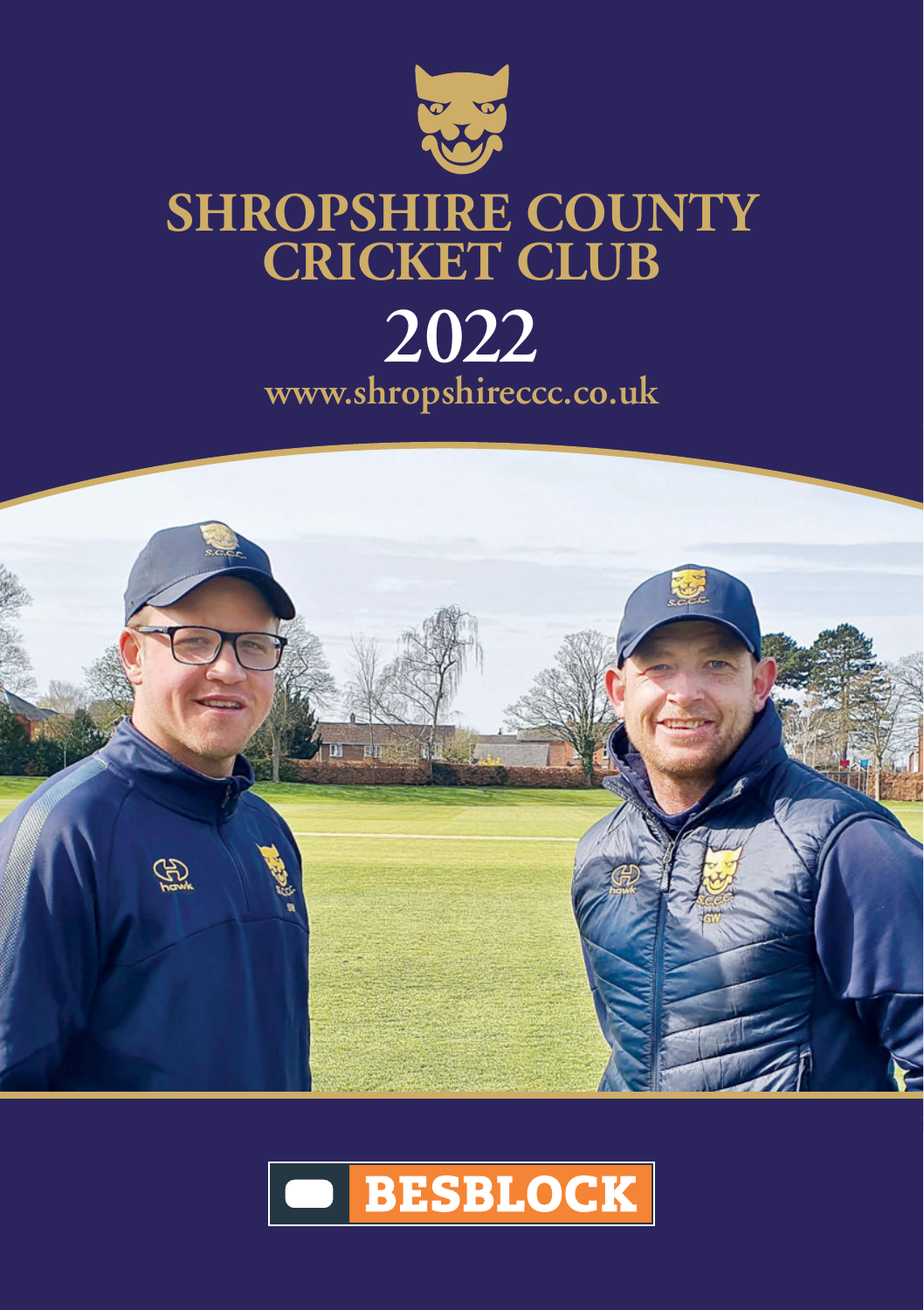

 $\mathcal{L}$  respectively and from his county, both professional from  $\mathcal{L}$ is in very very good hands with John at the helm.  $1.1 \times 101562731115$ 

*Toby Shaw*

## **Contents**

| Graham Wagg wins Most Valuable Player in NCCA Championship for 2021 season  59 |  |
|--------------------------------------------------------------------------------|--|
|                                                                                |  |
|                                                                                |  |
|                                                                                |  |
|                                                                                |  |
|                                                                                |  |
|                                                                                |  |
|                                                                                |  |
|                                                                                |  |
|                                                                                |  |

Produced by **nEW ERA PRINTING LIMITED |** Shrewsbury **| 01743 295 881 | hello**@**newera**printing.co.uk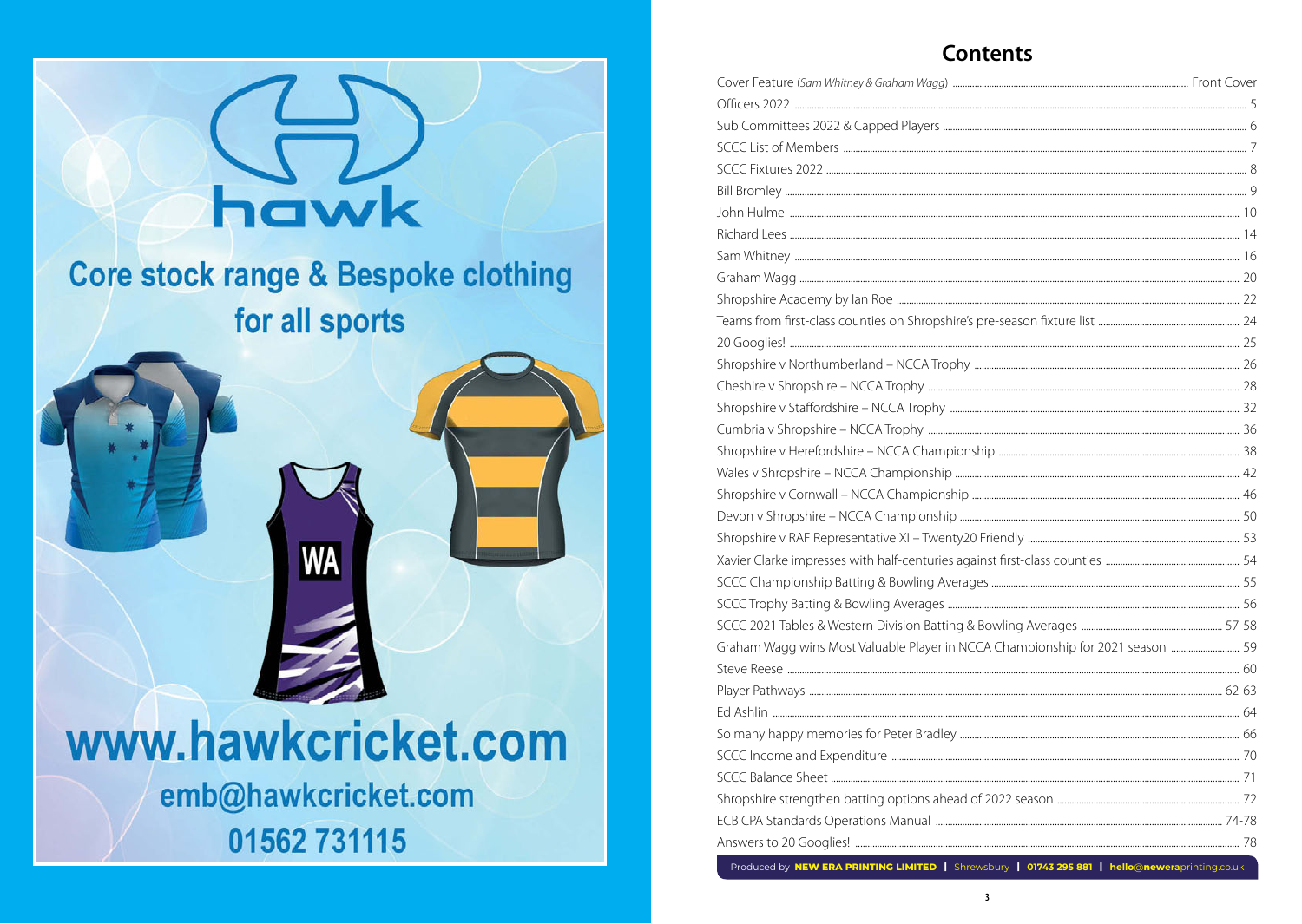## **Sam Whitney**



It was a very proud moment to be chosen to captain Shropshire, my home county, in the NCCA Championship last year.

Having played for Shropshire from under-10s through to the first team, I always enjoy representing the county, so to have been given the added responsibility of leading the side in three-day cricket means so much to me.

We ended the 2021 season as runners-up to Herefordshire in Western Division Two, which was a good effort after losing our opening match of the season.

We showed plenty of resilience to then come away with a draw against Wales before following it up with victories over Cornwall and Devon.

With Shropshire, just like all the other NCCA clubs, having not played any competitive matches since 2019 because of the pandemic, it was a case in some ways of almost trying to find our feet at the start of last season.

To ultimately finish second was pleasing and it has given a lot of the young lads valuable experience of playing three-day cricket. It means they will be more confident going into this season.

The players who scored their first fifties or took their first three-wicket hauls will approach the new season knowing they belong at this level of cricket and that they can do well for Shropshire.

Looking back to our 2021 NCCA Championship season, it started with a tough match against Herefordshire at Shifnal.

As proved by their subsequent results, Herefordshire had a really good side last season, which included a lot of Birmingham League players, and they performed very well to win the division and achieve promotion.

After Herefordshire had enforced the follow on, we batted much better in the second innings, with half centuries from Graham Wagg and Simon Gregory, before Herefordshire completed a sevenwicket victory on the final afternoon.

Despite the result, there were some positives to build on, and that's what happened as the season developed.

A shoulder injury prevented me from playing in the Herefordshire game, but I was able to return for the next match against Wales at Abergavenny, such a stunning ground for my first game as captain, and it was a huge honour to lead the side.

On the pitch, Wales had the better of the game, but we showed real fight to come away with a draw.

Graham Wagg scored a fine century in our first innings and, after Wales had established a lead at the halfway stage, Sam Ellis and myself put on an unbroken stand of nearly 100 to help save the game.

That we then managed to follow up that battling draw with two wins to end the season on a bright note was excellent and an impressive achievement from everyone involved.

The first victory, against Cornwall at Bridgnorth, my home club ground, was a great team performance as we won by six wickets.

Graham made another important contribution by taking 10 wickets in the match and a lot of other players also stepped up. Xavie Clarke hit pretty much a run-a-ball 78 in the first innings and Ben Lees scored 50, his maiden Championship half century.



When Graham was out, in some ways it was a case of almost looking round and thinking who's going to score the runs now, but Xavie and Ben both played well to keep us in contention, after Ollie Westbury's century had helped Cornwall build a lead at the end of the first innings.

Xavie, having come in at No 6, played like we know he can. Everyone knows he's such a good player, and it's the same with Ben, another really good player with a lot of potential. To see them both perform impressively on the county stage was pleasing.

That's what I want to see happen throughout my captaincy, young players coming into the team, and making the most of their opportunity.